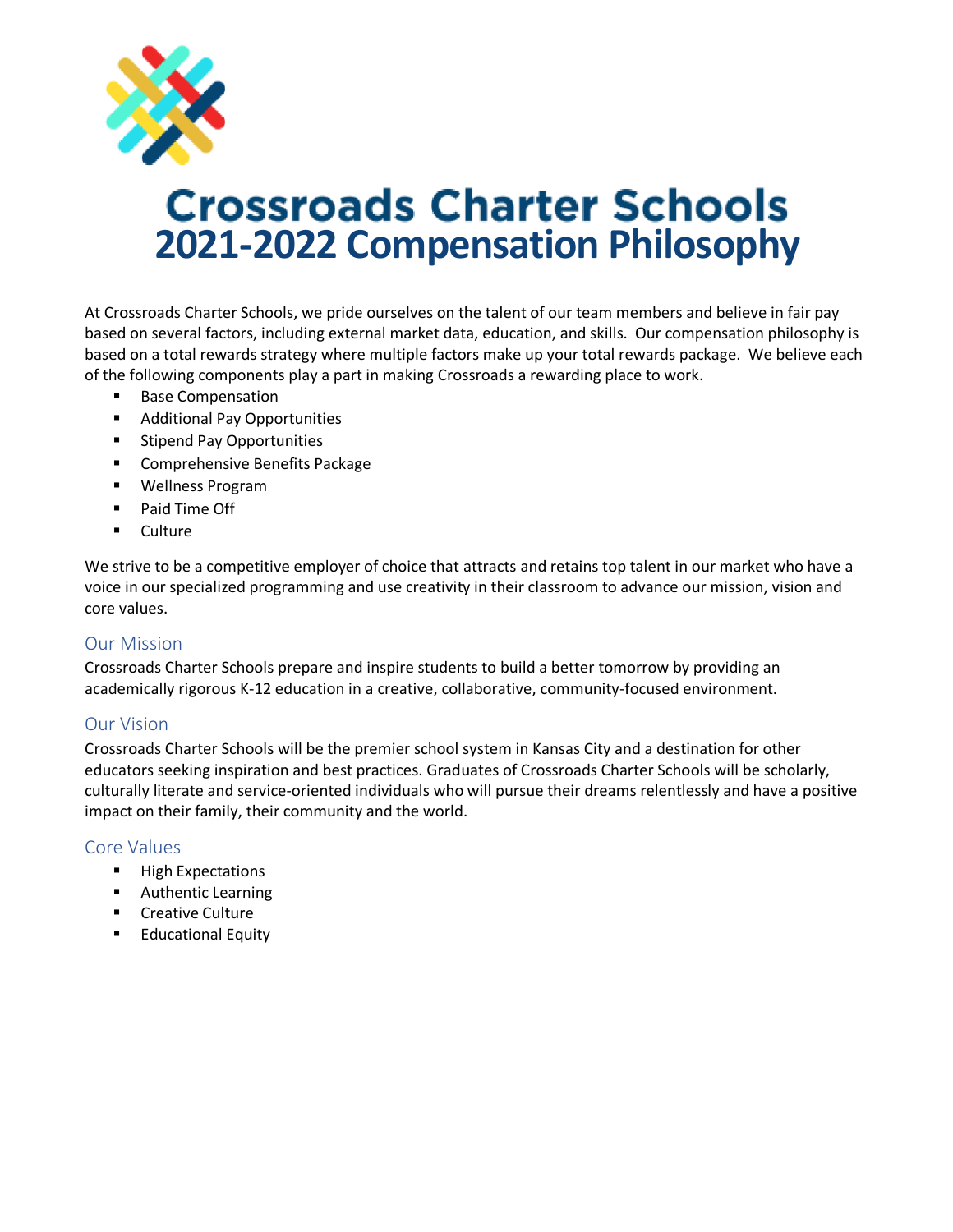### Base Compensation: 10-Month Staff Model

Our 10-Month Staff Model of compensation is a salary schedule that helps us determine equitable pay based on your education, certifications, experience, and any special skills.

| <b>Full Years of</b>    |          |                   |                 | Doctorate/        |                                                                         |                 |       |
|-------------------------|----------|-------------------|-----------------|-------------------|-------------------------------------------------------------------------|-----------------|-------|
| Certified/              |          | <b>Bachelor's</b> | <b>Master's</b> | <b>Specialist</b> |                                                                         |                 |       |
| <b>Licensed</b>         |          | <b>Degree</b>     | <b>Degree</b>   | <b>Degree</b>     |                                                                         |                 |       |
| <b>Experience</b>       | Para     | <b>Teacher</b>    | <b>Teacher</b>  | <b>Teacher</b>    | <b>Starting Pay</b>                                                     |                 |       |
| 0                       | \$35,500 | \$45,500          | \$50,000        | \$54,500          |                                                                         | <b>Amount</b>   |       |
| 1                       | \$36,000 | \$46,000          | \$50,500        | \$55,000          | Para                                                                    | \$35,500        |       |
| 2                       | \$36,500 | \$46,500          | \$51,000        | \$55,500          | Teacher                                                                 | \$45,500        |       |
| 3                       | \$37,000 | \$47,000          | \$51,500        | \$56,000          |                                                                         |                 |       |
| $\overline{\mathbf{4}}$ | \$37,500 | \$47,500          | \$52,000        | \$56,500          | <b>Additional Pay *</b>                                                 |                 |       |
| 5                       | \$38,000 | \$48,000          | \$52,500        | \$57,000          | <b>Certification/Skill/Training</b>                                     | <b>Amount</b>   |       |
| 6                       | \$38,500 | \$48,500          | \$53,000        | \$57,500          | Math/Science Cert (7-12)                                                | \$1,000         |       |
| 7                       | \$39,000 | \$49,000          | \$53,500        | \$58,000          | <b>Instructional Coach</b>                                              | \$5,000         |       |
| 8                       | \$39,500 | \$49,500          | \$54,000        | \$58,500          | 4-6 Year Contract with CCS                                              | \$500           |       |
| 9                       | \$40,000 | \$50,000          | \$54,500        | \$59,000          | 7+ Year Contract with CCS                                               | \$1,000         |       |
| 10                      | \$40,500 | \$51,000          | \$55,500        | \$60,000          | *Additional pay opportunities must be discussed and approved in advance |                 |       |
| 11                      | \$41,000 | \$52,000          | \$56,500        | \$61,000          | and may not be implemented until employees have been able to apply nev  |                 |       |
| 12                      | \$41,500 | \$53,000          | \$57,500        | \$62,000          |                                                                         |                 |       |
| 13                      | \$42,000 | \$54,000          | \$58,500        | \$63,000          | <b>Stipend Pay **</b>                                                   |                 |       |
| 14                      | \$42,500 | \$55,000          | \$59,500        | \$64,000          | <b>Duty</b>                                                             | <b>Amount</b>   |       |
| 15                      | \$43,000 | \$56,000          | \$60,500        | \$65,000          | <b>Bilingual</b>                                                        | \$3,000         | annua |
| 16                      | \$43,500 | \$57,000          | \$61,500        | \$66,000          | <b>Bus Monitor</b>                                                      | \$40.00 per rid |       |
| 17                      | \$44,000 | \$58,000          | \$62,500        | \$67,000          | <b>Before Care</b>                                                      | \$25.00 per da  |       |
| 18                      | \$44,500 | \$59,000          | \$63,500        | \$68,000          | <b>Home Visits</b>                                                      | \$20.00 per vis |       |
| 19                      | \$45,000 | \$60,000          | \$64,500        | \$69,000          | Sub Pay (P/T employees only)                                            | \$120.00 per da |       |
| 20                      | \$45,500 | \$61,000          | \$65,500        | \$70,000          | Middle School Athletic Co-Coach                                         | \$1,500 annua   |       |
| 21                      | \$46,000 | \$62,000          | \$66,500        | \$71,000          | High School Athletic Co-Coach                                           | \$2,500 annua   |       |
| 22                      | \$46,500 | \$63,000          | \$67,500        | \$72,000          | Instructional Leadership Team                                           | \$2,000 annua   |       |
| 23                      | \$47,000 | \$64,000          | \$68,500        | \$73,000          | <b>Athletic Coordinator</b>                                             | \$5,000 annua   |       |
| 24                      | \$47,500 | \$65,000          | \$69,500        | \$74,000          | Department Chair                                                        | \$5,000 annua   |       |
| 25                      | \$48,000 | \$66,000          | \$70,500        | \$75,000          | ** Sports with only one coach will be paid both co-coach stipends       |                 |       |

| <b>Starting Pay</b>                                               |               |
|-------------------------------------------------------------------|---------------|
|                                                                   | <b>Amount</b> |
| Para                                                              | \$35,500      |
| Teacher                                                           | \$45,500      |
|                                                                   |               |
| <b>Additional Pay *</b>                                           |               |
| <b>Certification/Skill/Training</b>                               | <b>Amount</b> |
| Math/Science Cert (7-12)                                          | \$1,000       |
| <b>Instructional Coach</b>                                        | \$5,000       |
| 4-6 Year Contract with CCS                                        | \$500         |
| 7+ Year Contract with CCS                                         | \$1,000       |
| *Additional pay opportunities must be discussed and approved in a |               |

and may not be implemented until employees have been able to apply new skills

| <b>Stipend Pay **</b><br>\$63,000<br>13<br>\$42,000<br>\$54,000<br>\$58,500<br>\$55,000<br>\$64,000<br>\$42,500<br>\$59,500<br>14<br><b>Duty</b><br><b>Amount</b><br>15<br>\$56,000<br>\$60,500<br>\$65,000<br>\$43,000<br><b>Bilingual</b><br>\$3,000 annually<br>\$66,000<br>\$40.00 per ride<br>\$61,500<br>\$43,500<br>\$57,000<br><b>Bus Monitor</b><br>16<br>\$67,000<br>\$25.00 per day<br>\$44,000<br>\$58,000<br>\$62,500<br><b>Before Care</b><br>17<br>\$20.00 per visit<br>\$63,500<br>\$68,000<br>\$44,500<br>\$59,000<br>18<br><b>Home Visits</b><br>\$120.00 per day<br>\$69,000<br>19<br>\$45,000<br>\$60,000<br>\$64,500<br>Sub Pay (P/T employees only)<br>\$65,500<br>\$70,000<br>\$45,500<br>\$61,000<br>20<br>Middle School Athletic Co-Coach<br>$$1,500$ annually<br>\$71,000<br>21<br>\$62,000<br>\$66,500<br>High School Athletic Co-Coach<br>\$46,000<br>\$2,500 annually<br>\$72,000<br>Instructional Leadership Team<br>\$46,500<br>\$63,000<br>\$67,500<br>\$2,000 annually<br>22<br>23.<br>\$47,000<br>\$64,000<br>\$68,500<br>\$73,000<br><b>Athletic Coordinator</b><br>\$5,000 annually<br>\$74,000<br>\$65,000<br>\$69,500<br>\$5,000 annually<br>\$47,500<br>24<br>Department Chair |  |  |  |  |
|-----------------------------------------------------------------------------------------------------------------------------------------------------------------------------------------------------------------------------------------------------------------------------------------------------------------------------------------------------------------------------------------------------------------------------------------------------------------------------------------------------------------------------------------------------------------------------------------------------------------------------------------------------------------------------------------------------------------------------------------------------------------------------------------------------------------------------------------------------------------------------------------------------------------------------------------------------------------------------------------------------------------------------------------------------------------------------------------------------------------------------------------------------------------------------------------------------------------------|--|--|--|--|
|                                                                                                                                                                                                                                                                                                                                                                                                                                                                                                                                                                                                                                                                                                                                                                                                                                                                                                                                                                                                                                                                                                                                                                                                                       |  |  |  |  |
|                                                                                                                                                                                                                                                                                                                                                                                                                                                                                                                                                                                                                                                                                                                                                                                                                                                                                                                                                                                                                                                                                                                                                                                                                       |  |  |  |  |
|                                                                                                                                                                                                                                                                                                                                                                                                                                                                                                                                                                                                                                                                                                                                                                                                                                                                                                                                                                                                                                                                                                                                                                                                                       |  |  |  |  |
|                                                                                                                                                                                                                                                                                                                                                                                                                                                                                                                                                                                                                                                                                                                                                                                                                                                                                                                                                                                                                                                                                                                                                                                                                       |  |  |  |  |
|                                                                                                                                                                                                                                                                                                                                                                                                                                                                                                                                                                                                                                                                                                                                                                                                                                                                                                                                                                                                                                                                                                                                                                                                                       |  |  |  |  |
|                                                                                                                                                                                                                                                                                                                                                                                                                                                                                                                                                                                                                                                                                                                                                                                                                                                                                                                                                                                                                                                                                                                                                                                                                       |  |  |  |  |
|                                                                                                                                                                                                                                                                                                                                                                                                                                                                                                                                                                                                                                                                                                                                                                                                                                                                                                                                                                                                                                                                                                                                                                                                                       |  |  |  |  |
|                                                                                                                                                                                                                                                                                                                                                                                                                                                                                                                                                                                                                                                                                                                                                                                                                                                                                                                                                                                                                                                                                                                                                                                                                       |  |  |  |  |
|                                                                                                                                                                                                                                                                                                                                                                                                                                                                                                                                                                                                                                                                                                                                                                                                                                                                                                                                                                                                                                                                                                                                                                                                                       |  |  |  |  |
|                                                                                                                                                                                                                                                                                                                                                                                                                                                                                                                                                                                                                                                                                                                                                                                                                                                                                                                                                                                                                                                                                                                                                                                                                       |  |  |  |  |
|                                                                                                                                                                                                                                                                                                                                                                                                                                                                                                                                                                                                                                                                                                                                                                                                                                                                                                                                                                                                                                                                                                                                                                                                                       |  |  |  |  |
|                                                                                                                                                                                                                                                                                                                                                                                                                                                                                                                                                                                                                                                                                                                                                                                                                                                                                                                                                                                                                                                                                                                                                                                                                       |  |  |  |  |

Any current 2020-2021 staff returning for the 2021-2022 school year who have more than 25 years of experience will receive an additional \$250 for every year over the scale maximum of 25 years. This credit will be added to those staff members' base salaries and will be carried forward each year that staff member is employed with Crossroads Charter Schools. If that base salary is ever less than the scale maximum, the base salary will be adjusted to bring it in line with the scale.

New teachers to Crossroads Charter Schools with more than 15 years of certified teaching experience will be credited for the first 15 years of experience and receive additional credit in subsequent years for their experience with Crossroads. This provision also applies to new 10-month non-teaching staff who will be credited for experience in their specific fields (i.e. a counselor with 10 years of counseling experience will be paid in accordance with their years of counseling experience) up to 15 years.

Any salary changes are implemented at the beginning of each fiscal year.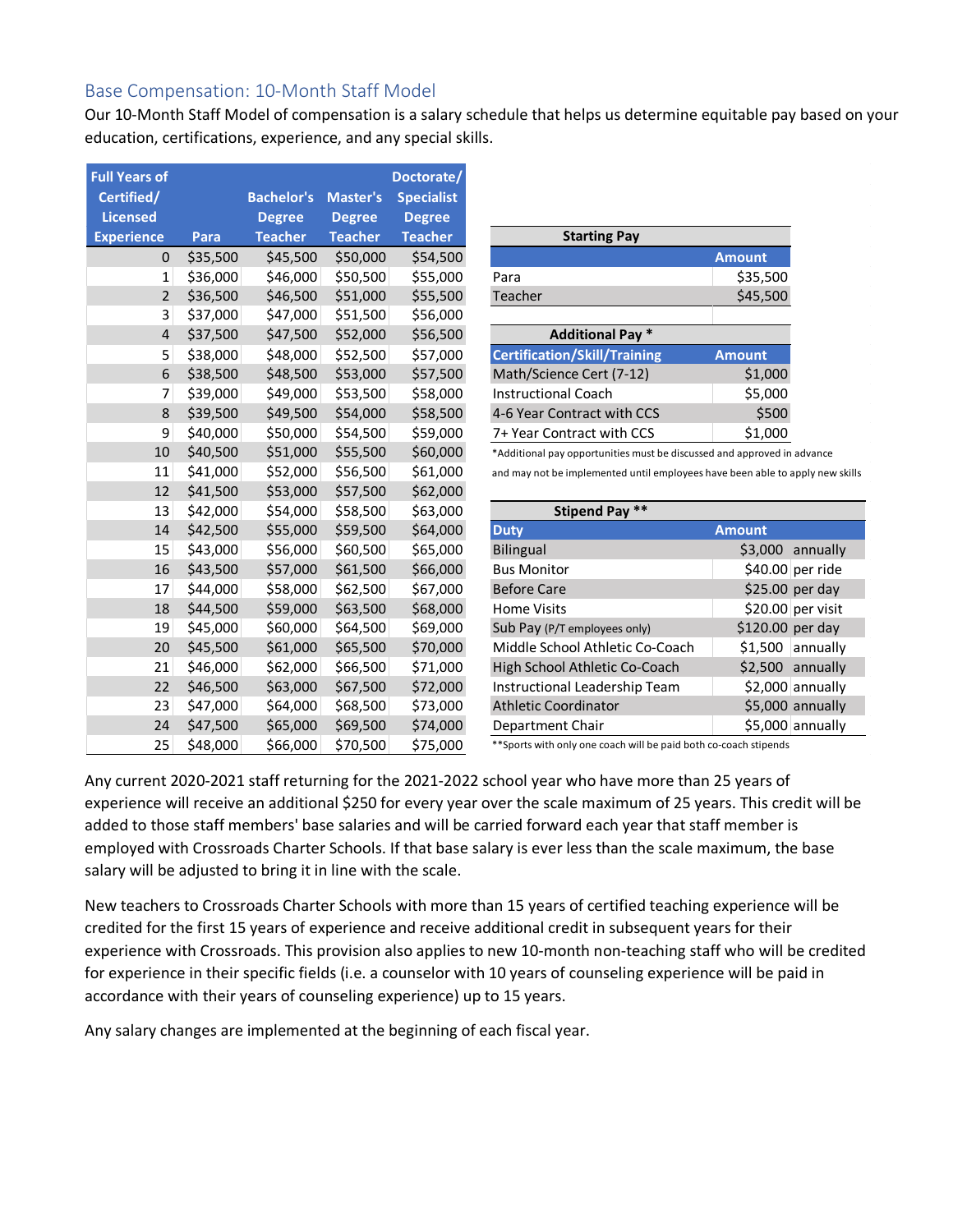| Comprehensive Benefits Package                                                                                                                                                                                                                                                                                                                                                                                                                                                                                                                                                                                                                                                                          |                                                 |
|---------------------------------------------------------------------------------------------------------------------------------------------------------------------------------------------------------------------------------------------------------------------------------------------------------------------------------------------------------------------------------------------------------------------------------------------------------------------------------------------------------------------------------------------------------------------------------------------------------------------------------------------------------------------------------------------------------|-------------------------------------------------|
| Crossroads Charter Schools is pleased to offer a competitive benefits package for our<br>full-time employees working at least 30 hours per week.                                                                                                                                                                                                                                                                                                                                                                                                                                                                                                                                                        | <b>Crossroads Annual</b><br><b>Contribution</b> |
| Medical<br>Crossroads offers you the opportunity to enroll in one of three different medical plan options. You<br>may choose the option that works best for you and your family:<br>Spira Care Plan<br>High Deductible Health Plan (HDHP) with HSA<br><b>Traditional PPO Health Plan</b><br>٠<br>We provide coverage for our eligible employees in the Spira Care Plan at no cost to you. The HDHP<br>with HSA and the Traditional PPO Health Plan are available on a cost-sharing basis between you and<br>the school. The school's contribution towards the HDHP and PPO plans will match the amount of the<br>Spira care premium. You may choose to pay the premium to add your eligible dependents. | $\sim$ \$6,300                                  |
| Dental<br>Crossroads also offers you the opportunity to enroll in a comprehensive dental plan at not cost to you<br>and you may choose to pay the premium for coverage on your eligible dependents.                                                                                                                                                                                                                                                                                                                                                                                                                                                                                                     | \$324                                           |
| <b>Vision</b><br>Crossroads also offers you the opportunity to enroll in a comprehensive vision plan at no cost to you.<br>You may choose to pay the premium for coverage on your eligible dependents.                                                                                                                                                                                                                                                                                                                                                                                                                                                                                                  | \$83                                            |
| Health Savings Account (HSA)<br>If you enroll in the HDHP, the school will also contribute up to \$750 to use toward your out of pocket<br>medical, dental and vision expenses. You can choose to contribute additional pre-tax funds to this<br>account up to the IRS maximum each year.                                                                                                                                                                                                                                                                                                                                                                                                               | \$750                                           |
| Flexible Spending Account (FSA)<br>You also may voluntarily choose to enroll in the Flexible Spending Account where you can set pre-tax<br>funds to pay for medical, dental and vision expenses. If you enroll in the HDHP, you can only use FSA<br>money for eligible dental and vision expenses.                                                                                                                                                                                                                                                                                                                                                                                                      |                                                 |
| Basic Life Insurance and Accidental Death & Dismemberment (AD&D)*<br>We provide basic life insurance and AD&D in an amount equal to your annual salary rounded to the<br>next \$1,000 up to \$85,000 at no cost to you. You also have the option to purchase up to an additional<br>\$500,000 for yourself or your spouse and \$10,000 per eligible child.                                                                                                                                                                                                                                                                                                                                              | $~^{\sim}$ \$72                                 |
| <b>Short-Term Disability</b><br>You may voluntarily choose to purchase short-term disability insurance which pays a portion of your<br>salary in the event of an injury that prevents you from working or an illness that causes you to miss<br>more than 7 days of work.                                                                                                                                                                                                                                                                                                                                                                                                                               |                                                 |
| Long Term Disability*<br>As an eligible employee, Crossroads provides you long-term insurance to pay a portion of your salary<br>in the event of an accident or injury that prevents you from working for more than 90 calendar days.                                                                                                                                                                                                                                                                                                                                                                                                                                                                   | $~^{\sim}$ \$117                                |
| Supplemental Voluntary Insurance Coverages<br>You may choose to purchase voluntary coverages through a group discount for additional short-term<br>disability coverage, accident insurance, critical illness insurance and hospital indemnity.<br>Retirement*                                                                                                                                                                                                                                                                                                                                                                                                                                           |                                                 |
| All employees who work a minimum of 25 hours a week must become members of the Retirement<br>System as a condition of employment. Your contributions will be the percentage imposed on the<br>school by the state. Crossroads Charter Schools makes contributions to the general reserve account<br>to pay benefits.                                                                                                                                                                                                                                                                                                                                                                                    | $\sim$ \$6,600                                  |
| *Basic Life/AD&D, LTD and Retirement estimates based on average salary of a Crossroads employee<br>Overall chart and values based on the average value per employee. There may be difference based on options elected<br>These costs are based on the 19/20 school year. Updated amounts will be available each spring.                                                                                                                                                                                                                                                                                                                                                                                 | \$14,246                                        |